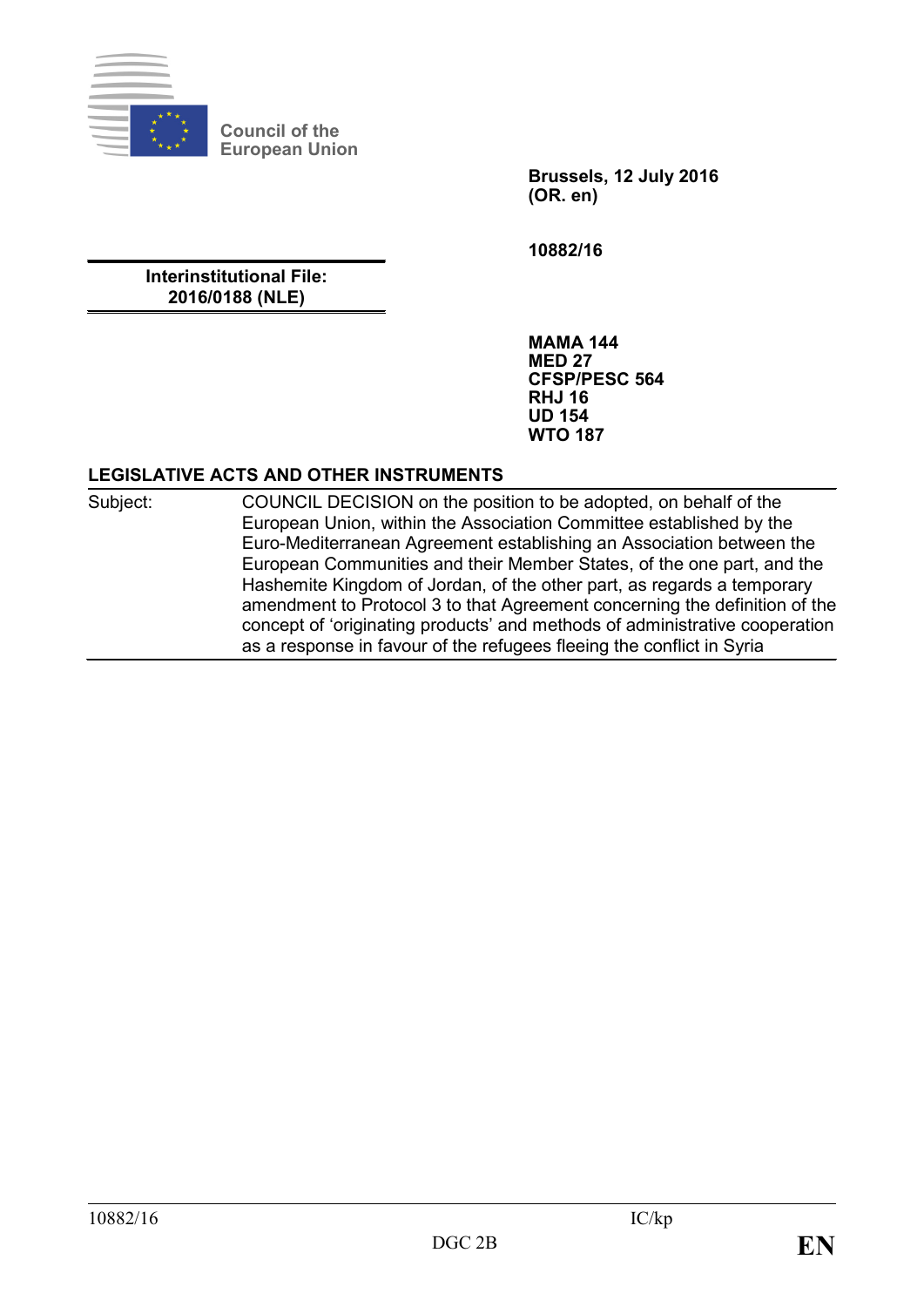### **COUNCIL DECISION (EU) 2016/…**

**of…**

**on the position to be adopted, on behalf of the European Union, within the Association Committee established by the Euro-Mediterranean Agreement establishing an Association between the European Communities and their Member States, of the one part, and the Hashemite Kingdom of Jordan, of the other part, as regards a temporary amendment to Protocol 3 to that Agreement concerning the definition of the concept of 'originating products' and methods of administrative cooperation as a response in favour of the refugees fleeing the conflict in Syria**

## THE COUNCIL OF THE EUROPEAN UNION,

Having regard to the Treaty on the Functioning of the European Union, and in particular the first subparagraph of Article 207(4), in conjunction with Article 218(9) thereof,

Having regard to the proposal from the European Commission,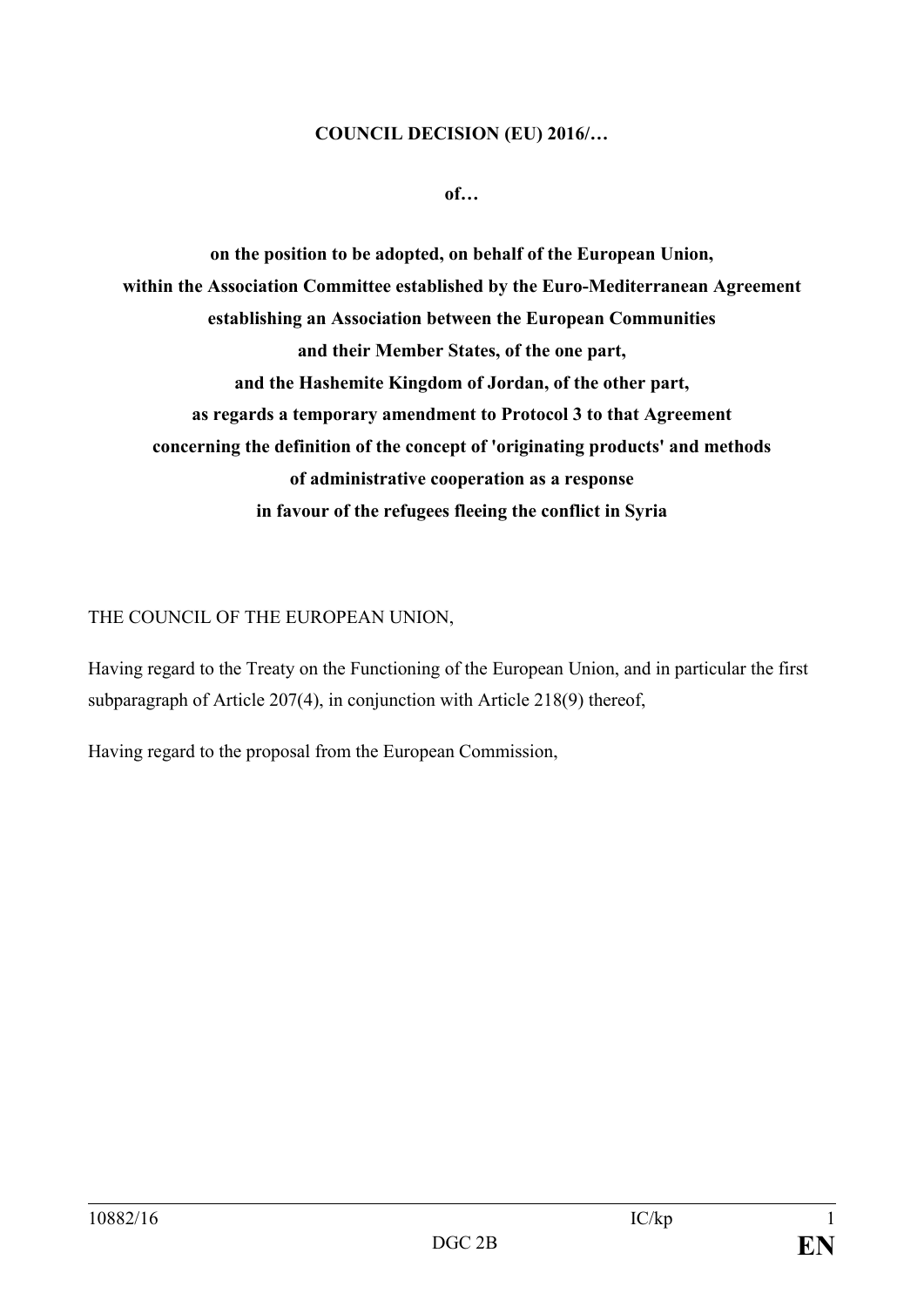## Whereas:

- (1) The Euro-Mediterranean Agreement establishing an Association between the European Communities and their Member States, of the one part, and the Hashemite Kingdom of Jordan, of the other part**[1](#page-2-0)** ('the Agreement') entered into force on 1 May 2002. Pursuant to Article 89 of the Agreement, an Association Council was established to examine any major issues arising within the framework of the Agreement and any other bilateral or international issues of mutual interest.
- (2) Pursuant to Article 92 of the Agreement, an Association Committee was established with responsibility for the implementation of the Agreement and to which the Association Council may delegate, in full or in part, any of its powers.
- (3) Pursuant to Article 94(1) of the Agreement, the Association Committee is to have the power to take decisions for the management of the Agreement as well as in areas where the Association Council has delegated its powers to it.
- (4) Pursuant to Article 2 of Council and Commission Decision 2002/357/EC,ECSC**[2](#page-2-1)** , the position to be taken by the Union within the Association Committee is to be laid down by the Council on a proposal by the Commission.

<span id="page-2-1"></span><span id="page-2-0"></span>

<sup>&</sup>lt;sup>1</sup> OJ L 129, 15.5.2002, p. 3.<br><sup>2</sup> Council and Commission Decision 2002/357/EC,ECSC of 26 March 2002 on the conclusion of the Euro-Mediterranean Agreement establishing an Association between the European Communities and their Member States, of the one part, and the Hashemite Kingdom of Jordan, of the other part (OJ L 129, 15.5.2002, p. 1).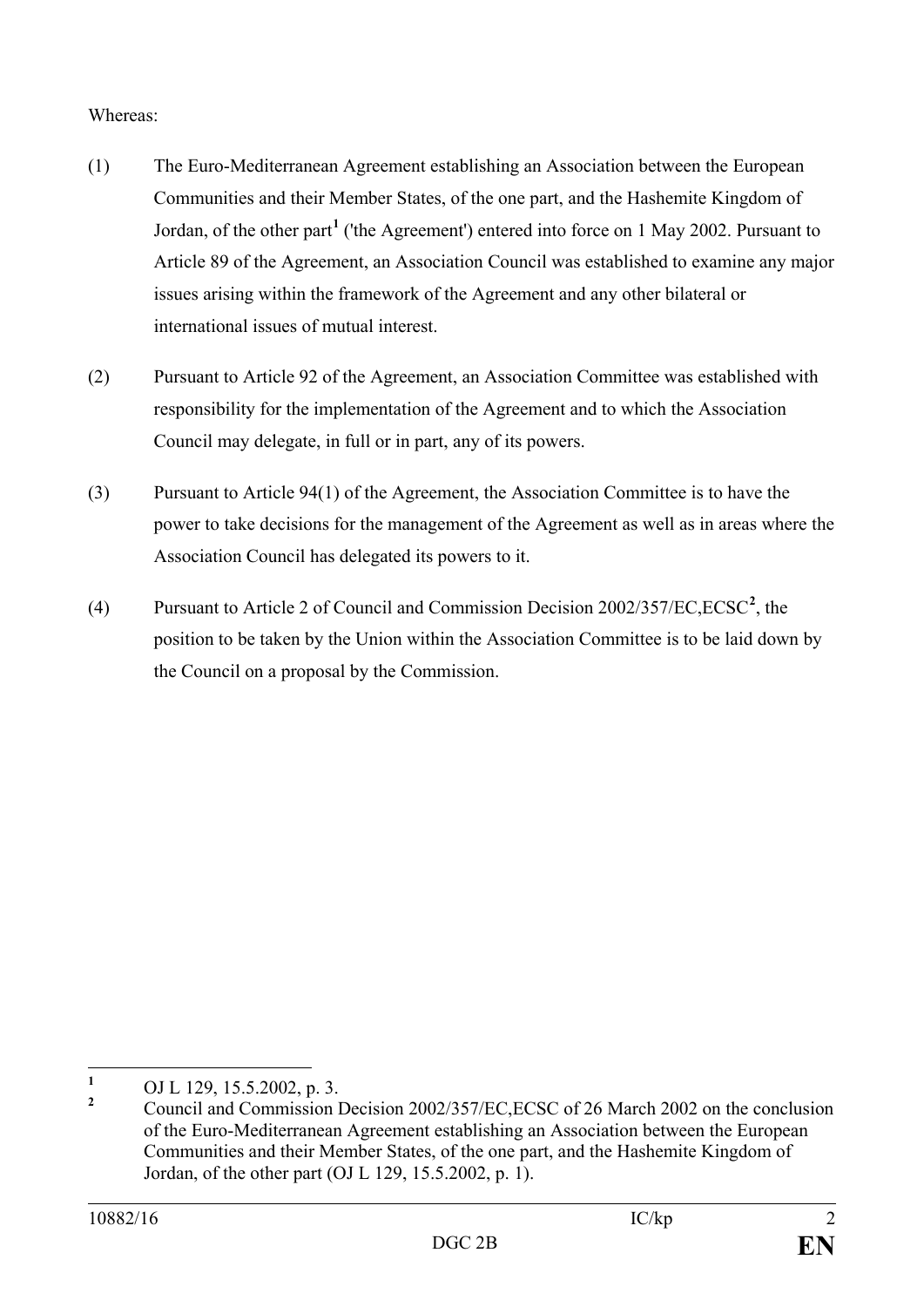- (5) Pursuant to Article 39 of Protocol 3 to the Agreement, as amended by Decision No 1/2006 of the EU Jordan Association Council**[1](#page-3-0)** , the Association Committee may decide to amend the provisions of that Protocol.
- (6) The Hashemite Kingdom of Jordan ('Jordan') submitted proposals to the international community for a holistic approach for an economic response to the Syrian refugee crisis.
- (7) In the framework of the International Conference on Supporting Syria and the Region, held in London on 4 February 2016, Jordan declared its intention to permit Syrian refugees to participate in the formal labour market in Jordan and set out a number of steps it would take towards that end, in particular with a view to creating approximately 200 000 job opportunities for Syrian refugees.
- (8) In relation to that initiative, Jordan made a specific request on 12 December 2015 for a temporary relaxation of the rules of origin to be made available under the Agreement so as to enhance Jordan's exports to the Union and create additional employment opportunities, especially for Syrian refugees.

<span id="page-3-0"></span>**<sup>1</sup>** Decision No 1/2006 of the EU-Jordan Association Council of 15 June 2006 amending Protocol 3 to the Euro-Mediterranean Agreement, concerning the definition of the concept of originating products and methods of administrative cooperation (OJ L 209, 31.7.2006, p. 30).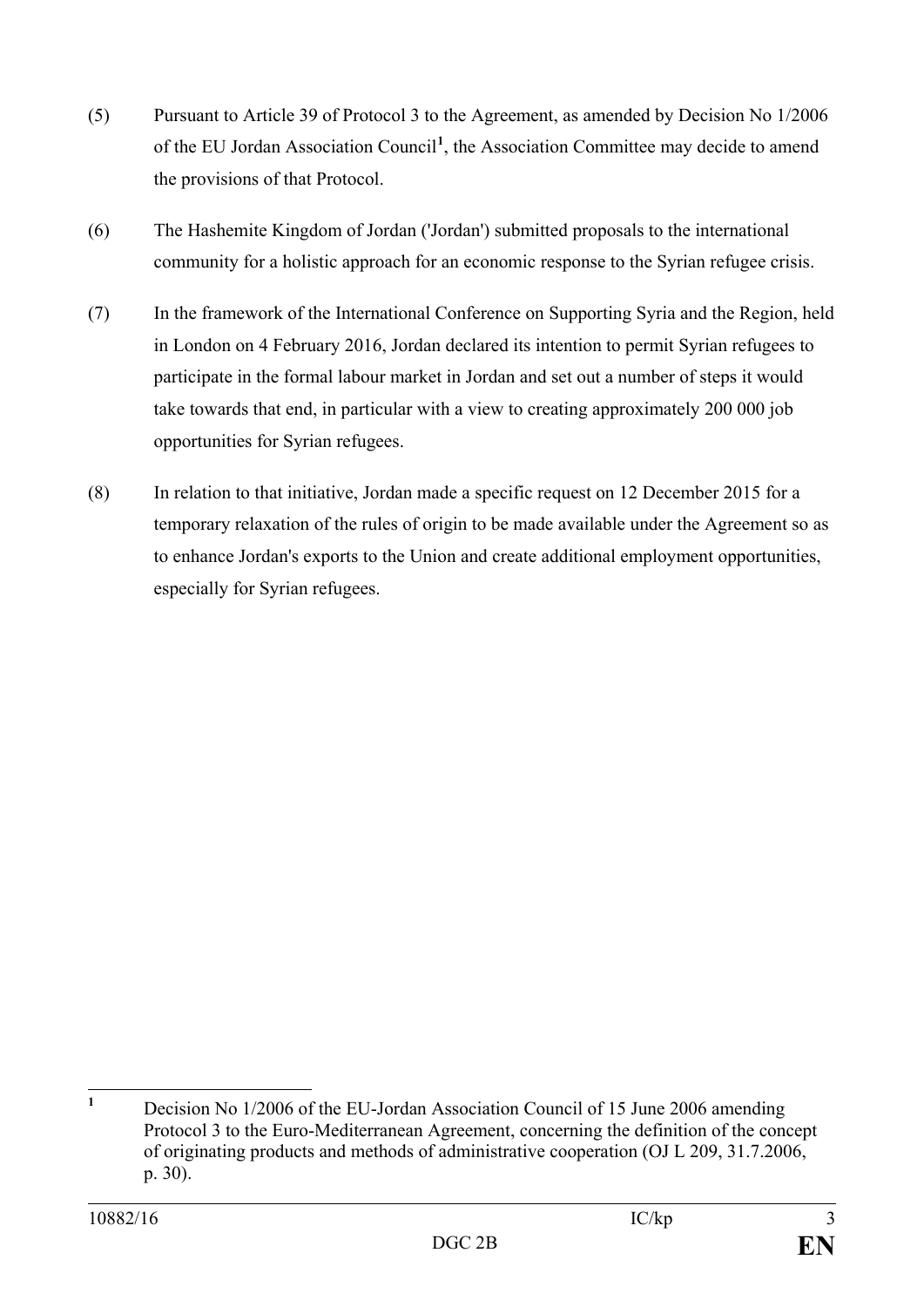- (9) As a result of the examination of Jordan's request, the Council, on behalf of the Union, considers it justified to agree to additional rules of origin that, under the conditions specified in the Annex to the draft Decision of the Association Committee attached to this Decision ('the draft Decision of the Association Committee '), in particular as regards relevant products, production zones and the creation of additional employment for Syrian refugees, should be made available as an alternative to those laid down in Annex II to Protocol 3 of the Agreement for exports from Jordan and should be those applied by the Union to imports from least-developed countries under the Generalised Scheme of Preferences / Everything But Arms initiative.
- (10) The Annex to the draft Decision of the Association Committee should apply until 31 December 2026 and a mid-term review should be undertaken allowing the parties to make adjustments through a decision of the Association Committee, if necessary.
- (11) The achievement by Jordan of its objective of creating around 200 000 job opportunities for Syrian refugees would represent a significant milestone also in respect of the implementation of the draft Decision of the Association Committee. Accordingly, once that objective is achieved, the Union and Jordan will consider further simplifying the conditions for producers in Jordan to benefit from the Decision of the Association Committee.
- (12) The application of the Annex to the Decision of the Association Committee should be accompanied by appropriate monitoring and reporting obligations and it should be possible to suspend the application of the Annex to the Decision of the Association Committee if the conditions for its application are no longer fulfilled or if the conditions for safeguard measures are met,

# HAS ADOPTED THIS DECISION: